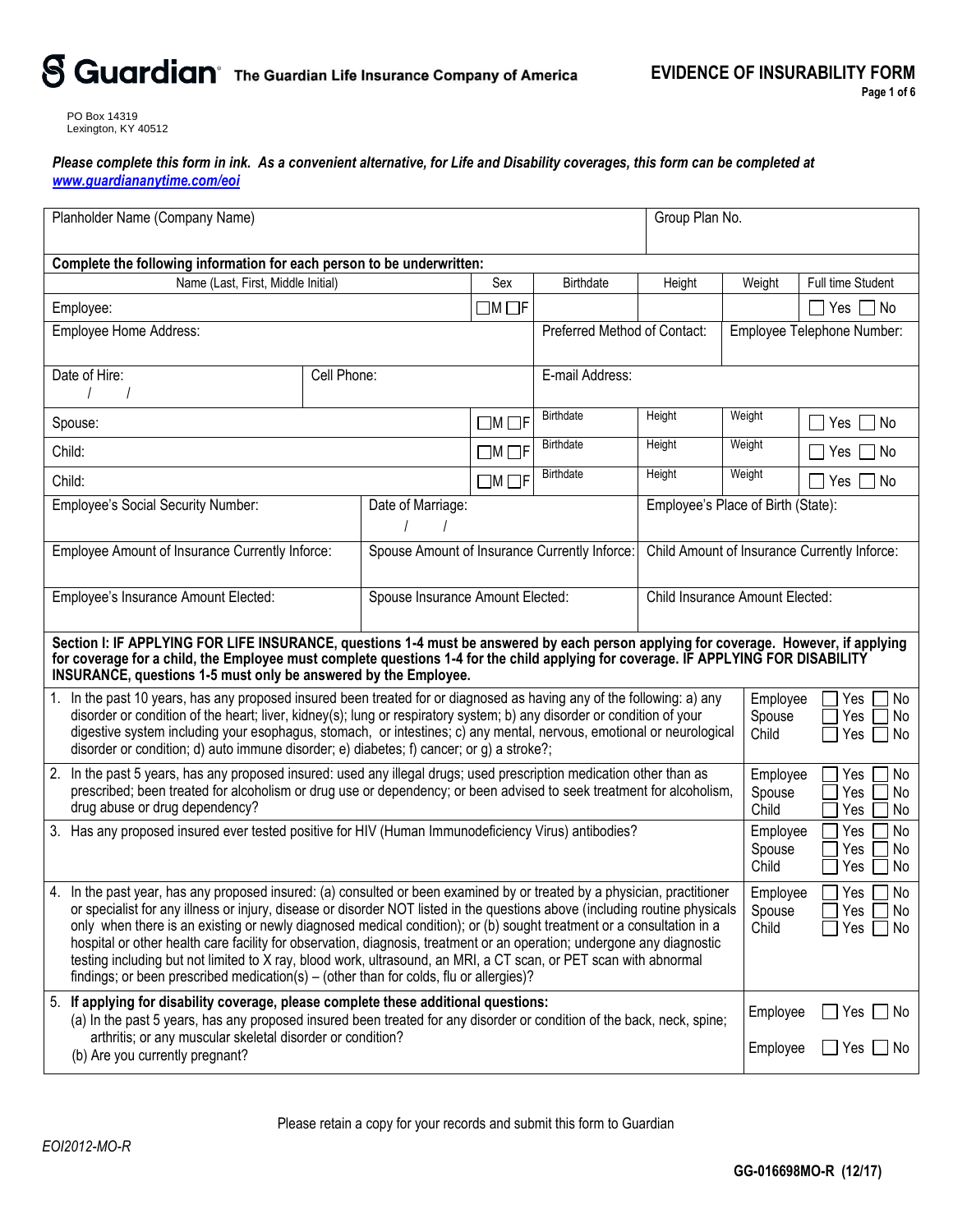| For each "yes" answer to question 1 through 5 give details below. (Continue on reverse side if additional space is needed.) |                                 |                   |         |                                        |  |  |  |  |  |
|-----------------------------------------------------------------------------------------------------------------------------|---------------------------------|-------------------|---------|----------------------------------------|--|--|--|--|--|
| Name<br>Question #                                                                                                          | Test, Injury, Illness, Disease, |                   | Date of | Full Details (including Doctors' Names |  |  |  |  |  |
|                                                                                                                             | Operation or Complication       | Onset<br>Recovery |         | and Addresses)                         |  |  |  |  |  |
|                                                                                                                             |                                 |                   |         |                                        |  |  |  |  |  |
|                                                                                                                             |                                 |                   |         |                                        |  |  |  |  |  |
|                                                                                                                             |                                 |                   |         |                                        |  |  |  |  |  |
|                                                                                                                             |                                 |                   |         |                                        |  |  |  |  |  |
|                                                                                                                             |                                 |                   |         |                                        |  |  |  |  |  |
|                                                                                                                             |                                 |                   |         |                                        |  |  |  |  |  |
|                                                                                                                             |                                 |                   |         |                                        |  |  |  |  |  |
|                                                                                                                             |                                 |                   |         |                                        |  |  |  |  |  |
|                                                                                                                             |                                 |                   |         |                                        |  |  |  |  |  |
|                                                                                                                             |                                 |                   |         |                                        |  |  |  |  |  |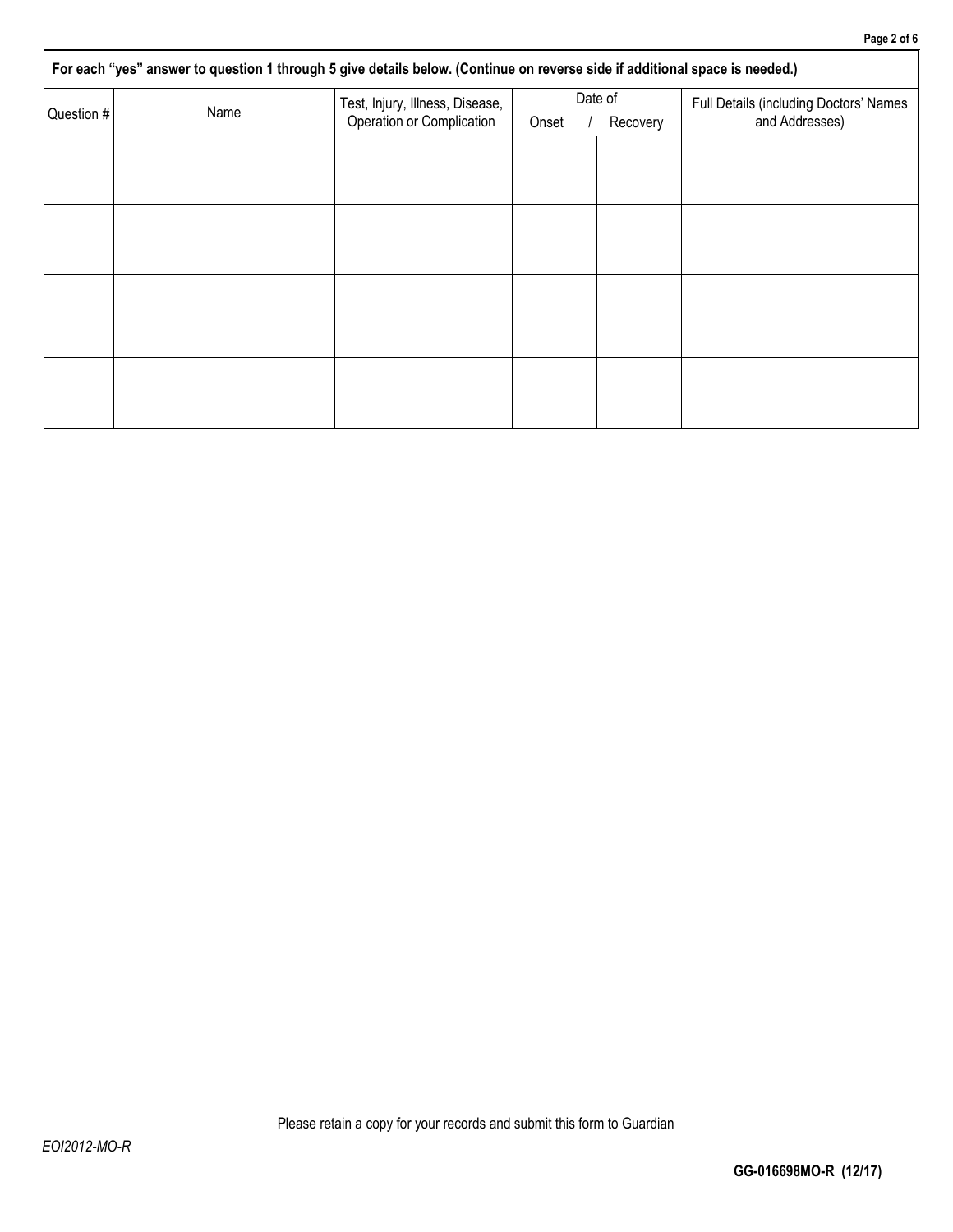## Representations of the Proposed Insured(s) and Authorization **Please read and sign below.**

#### **Part I. Representations of the Proposed Insured**

**Those parties who sign below** hereby represent that the statements and answers to the question(s) are, to the best of the knowledge and belief of the party signing below, full, complete, true and correctly recorded. Those parties who sign below understand that they will form the basis of any coverage under the Group Plan for which Evidence of Insurability is required. When used in this Part I, "I" refers to the person applying for insurance signing below.

Also, it is mutually understood and agreed that (1) the Company reserves the right to request, at its expense (except in the case of a late entrant, it is not at the Company's expense), that any proposed insured be examined by an accredited medical examiner selected by the Company; (2) no Group Insurance will be binding or in force until satisfactory evidence of insurability is submitted, approved by the Company and the required premiums are received by the Company; and: (a) I am actively at work on a full-time basis (as defined in the Group Plan) for full pay on the date my Group Insurance becomes effective; otherwise, (b) I become insured on the date I do return to work and satisfy a waiting period (as defined in the Group Plan) of full-time service; (3) coverage for my dependents will not take effect if a dependent other than a newborn is: (a) confined to the hospital or other health care facility; or (b) is unable to perform the normal activities of someone of like age and sex; (4) no person, except the President, a Vice President or a Secretary of the Company, has authority to: (a) determine whether any contract(s) of insurance shall be issued on the basis of the application; (b) waive or modify any of the provisions of the application or any of the Company's requirements; (c) bind the Company by any statement or promise pertaining to any insurance contract(s) issued or to be issued on the basis of the application; or (d) accept any information or representation not contained in the written application; (5) the employer is hereby named the Proposed Insured's representative for the purpose of receiving premiums and remitting them to the Company. In the event the Company receives premiums in excess of the appropriate amount for the coverage provided, the Company will only be liable for the overpaid premiums plus applicable interest.

Any misrepresentation or omission, if found to be material, may adversely affect acceptance of the risk, claims payment or may lead to rescission of any coverage issued based on this Evidence of Insurability Form.

### **Part II. Authorization to Obtain Information (Medical Records and other information)**

**I authorize** my physician, medical practitioner, hospital, clinic, other health facility, practitioner, mental health professional, pharmacy or pharmacy benefit manager, laboratory, the MIB, Inc., insurance or reinsurance company, group policyholder, benefit plan administrator, employer, other organization, institution or person that has any records or knowledge of the Proposed Insured or his/her health, business associate, other person or organization to release any and all medical and non-medical information in its possession about me, to The Guardian Life Insurance Company of America or its legal representatives. Medical information means all information in the possession of or derived from providers of health care regarding the medical history, pharmaceutical history, and all past and present physical, mental, drug and alcohol condition, or treatment of me. Non-medical information includes employment history, job duties, and any wage or earnings information. I understand that the information released could contain reference to or results of HIV Antibody (AIDS) testing, and may relate to the symptoms, evaluation, diagnosis, examination, treatment or prognosis of any mental or physical condition, including psychiatric, and psychological conditions, and drug or alcohol abuse.

**I understand** that Guardian will use the information obtained by this authorization to determine eligibility for insurance or eligibility for benefits under an existing plan. I further understand that if I refuse to sign this authorization, the Company may not be able to process my application, or pay a claim in the case of coverage which is already in force. Guardian will not release any information obtained to any person or organization except to reinsurance companies, the MIB, Inc., or other persons or organizations performing business or legal services in connection with my application, claim or as may be lawfully permitted or required, or as I may fully authorize. I understand that any information disclosed pursuant to this Authorization may be subject to re-disclosure by the recipient and may no longer be protected by federal regulations governing privacy (such as the HIPAA Privacy Rule).

**By my signature below, I authorize** the Company or its legal representatives to make a brief report of my personal health information to the MIB, Inc.

**I know** that I may revoke this authorization in writing, at any time, by sending a written request for revocation to the Guardian Corporate Secretary at 7 Hanover Square, New York, NY 10004-2616. I understand that a revocation is not effective to the extent that the Company and/or any of the entities listed above has already relied on this authorization, or to the extent that the Company has a legal right to contest a claim under an insurance policy or to contest the policy itself.

**I know** that I may request and receive a copy of this authorization.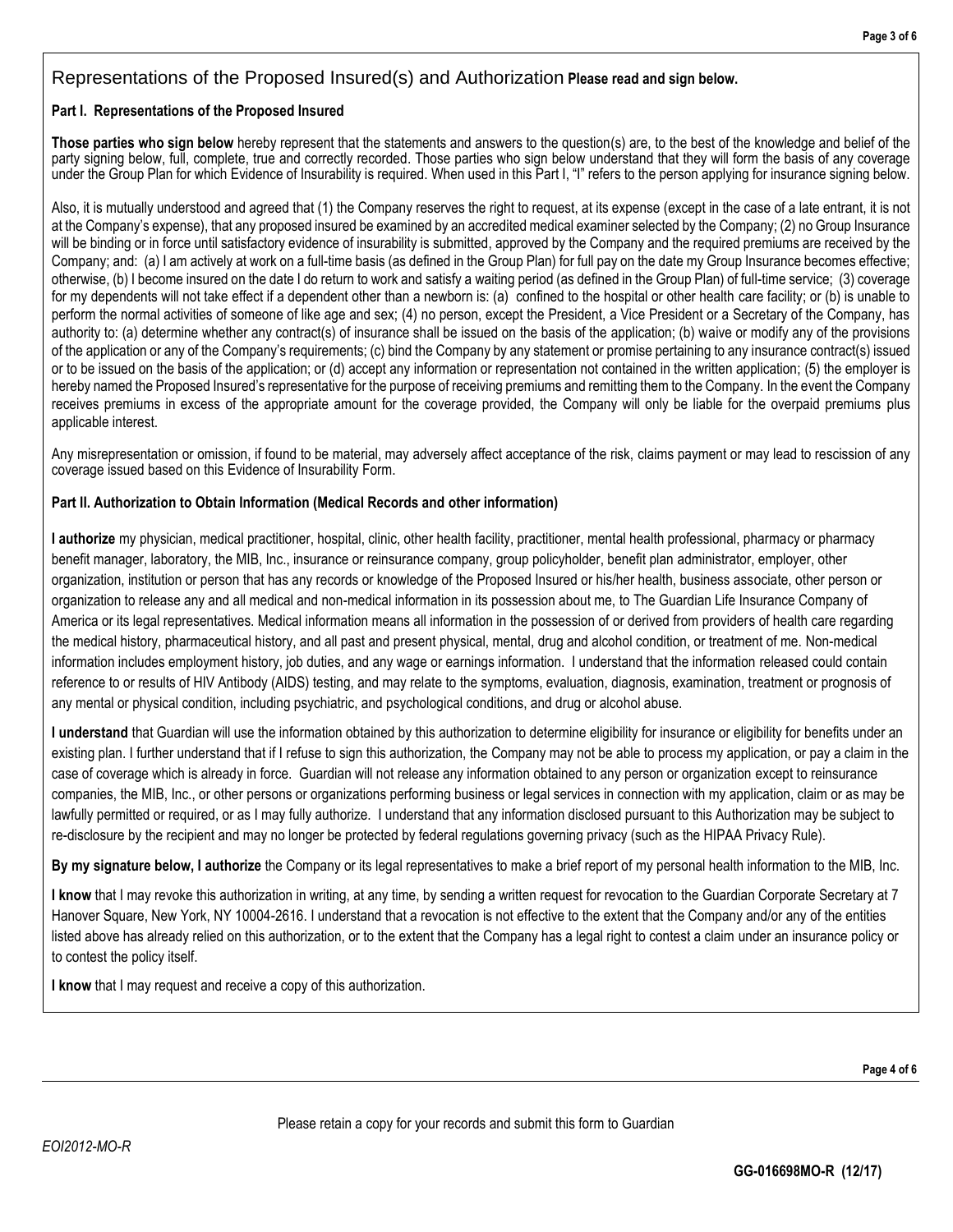**I agree** that a photocopy of this authorization will be as valid as the original. I agree that this authorization will be valid for two and one half years from the date shown below.

Any person who with intent to defraud any insurance company or other person files an application for insurance or statements of claim containing any materially, false information, or conceals for purpose of misleading information concerning any fact material hereto, commits a fraudulent insurance act, which is a crime, and may also be subject to civil penalties, or denial of insurance benefits.

**The state in which you reside may have a specific state fraud warning. Please refer to the Fraud Warning Statements page below.** 

**The laws of New York require the following statement appear: Any person who knowingly and with intent to defraud any insurance company or other person files an application for insurance or statement of claim containing any materially false information, or conceals for the purpose of misleading, information concerning any fact material thereto, commits a fraudulent insurance act, which is a crime, and shall also be subject to a civil penalty not to exceed five thousand dollars and the stated value of the claim for each such violation. (Does not apply to Life Insurance.)**

### **By my signature below,**

- 1. I agree with all of the terms, conditions, statements, and representations stated above in Part I. Representations of the Proposed Insured; and
- 2. I agree and consent to the Company obtaining and disclosing the information as stated above in Part II. Authorization to Obtain Information (Medical Records and Other Information) and with all other terms and conditions stated therein.

Signature of Employee Date

\_\_\_\_\_\_\_\_\_\_\_\_\_\_\_\_\_\_\_\_\_\_\_\_\_\_\_\_\_\_\_\_\_\_\_\_\_\_\_\_\_\_\_\_\_\_\_\_\_\_\_\_\_\_\_ \_\_\_\_\_\_\_\_\_\_\_\_\_\_\_\_\_

 $\_$  , and the set of the set of the set of the set of the set of the set of the set of the set of the set of the set of the set of the set of the set of the set of the set of the set of the set of the set of the set of th

Signature of Spouse Date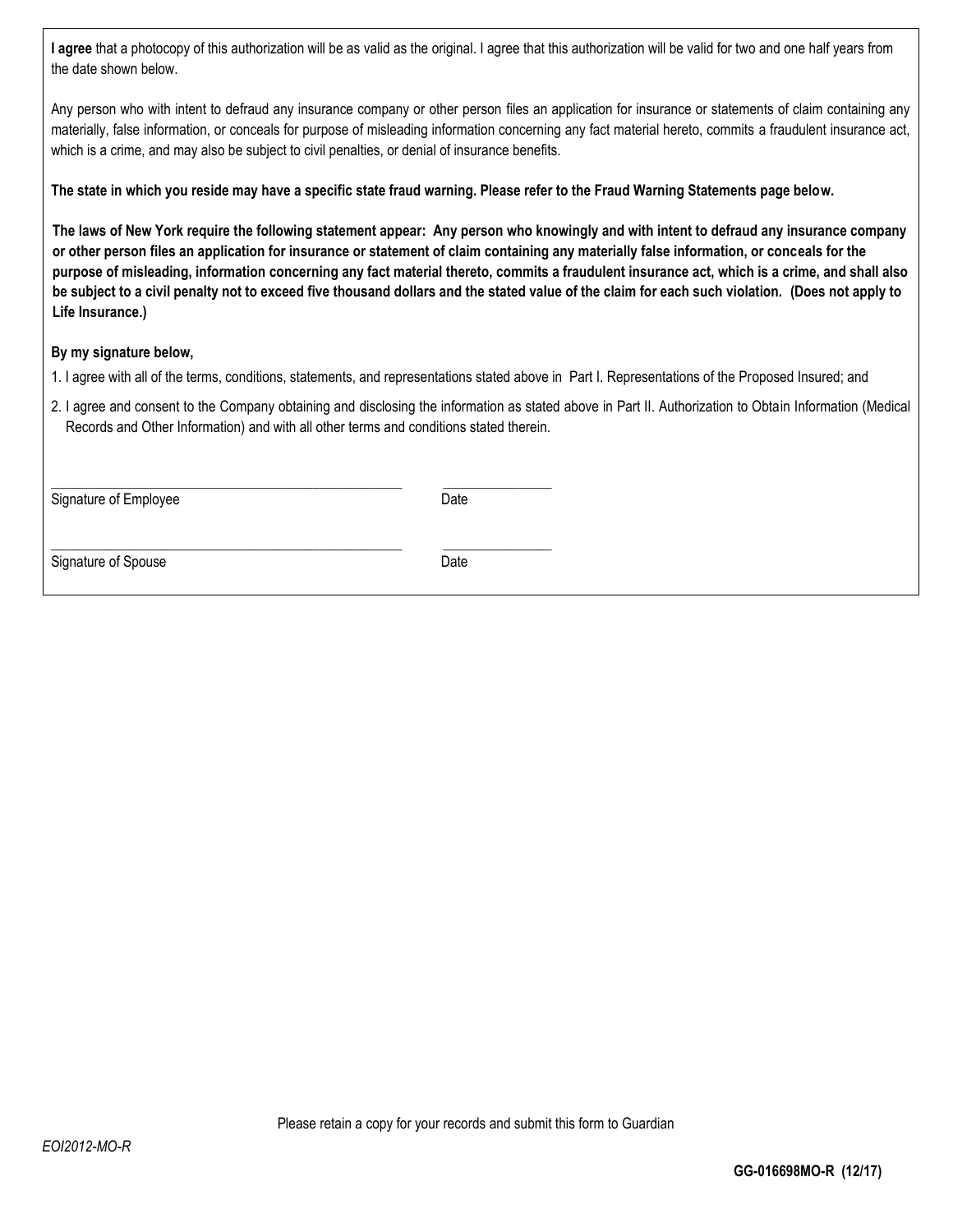#### **Insurance Information Practices Please read and detach for your records**

Thank you for choosing The Guardian Life Insurance Company of America ("Guardian"). This notice is given to you at the time you apply for life or disability insurance to tell you about the kinds of information we may obtain in connection with your application. We will treat all personal information about you as confidential, except as authorized by you, or as required by law. You have a right of access and correction with respect to this information. If you wish a more detailed explanation of our information practices, please send your written request to: The Privacy Office, The Guardian Life Insurance Company of America, 7 Hanover Square, New York, NY 10004-4025.

**MIB, Inc. Pre-Notice:** Information regarding your insurability will be treated as confidential. Guardian, or its reinsurers may, however, make a brief report thereon to MIB, Inc., a not-for-profit membership organization of insurance companies, which operates an information exchange on behalf of its Members. If you apply to another MIB, Inc. member company for life, health or disability insurance coverage, or a claim for benefits is submitted to such a company, MIB, Inc., upon request, will supply such company with the information about you in its file.

Upon receipt of a request from you, MIB, Inc. will arrange disclosure of any information it may have in your file. Please contact MIB, Inc., at 866 692- 6901 (TTY 866 346-3642). If you question the accuracy of the information in your MIB, Inc. file, you may contact MIB, Inc., and seek a correction in accordance with the procedures set forth in the federal Fair Credit Reporting Act. The address of MIB, Inc., information office is 50 Braintree Hill Park, Suite 400, Braintree MA 02184-8734.

Guardian, or its reinsurers, may also release information in its file to other insurance companies to whom you may apply for life, health, or disability insurance, or to whom a claim for benefits may be submitted.

**Medical Records:** We may request information from health care providers or others who have records of your medical history, mental or physical condition, or treatment. Only qualified members of Guardian's staff will have access to your medical file to evaluate your eligibility for insurance or to service your claim for benefits under a policy. Your authorization will govern our request for information and any later disclosure of that information.